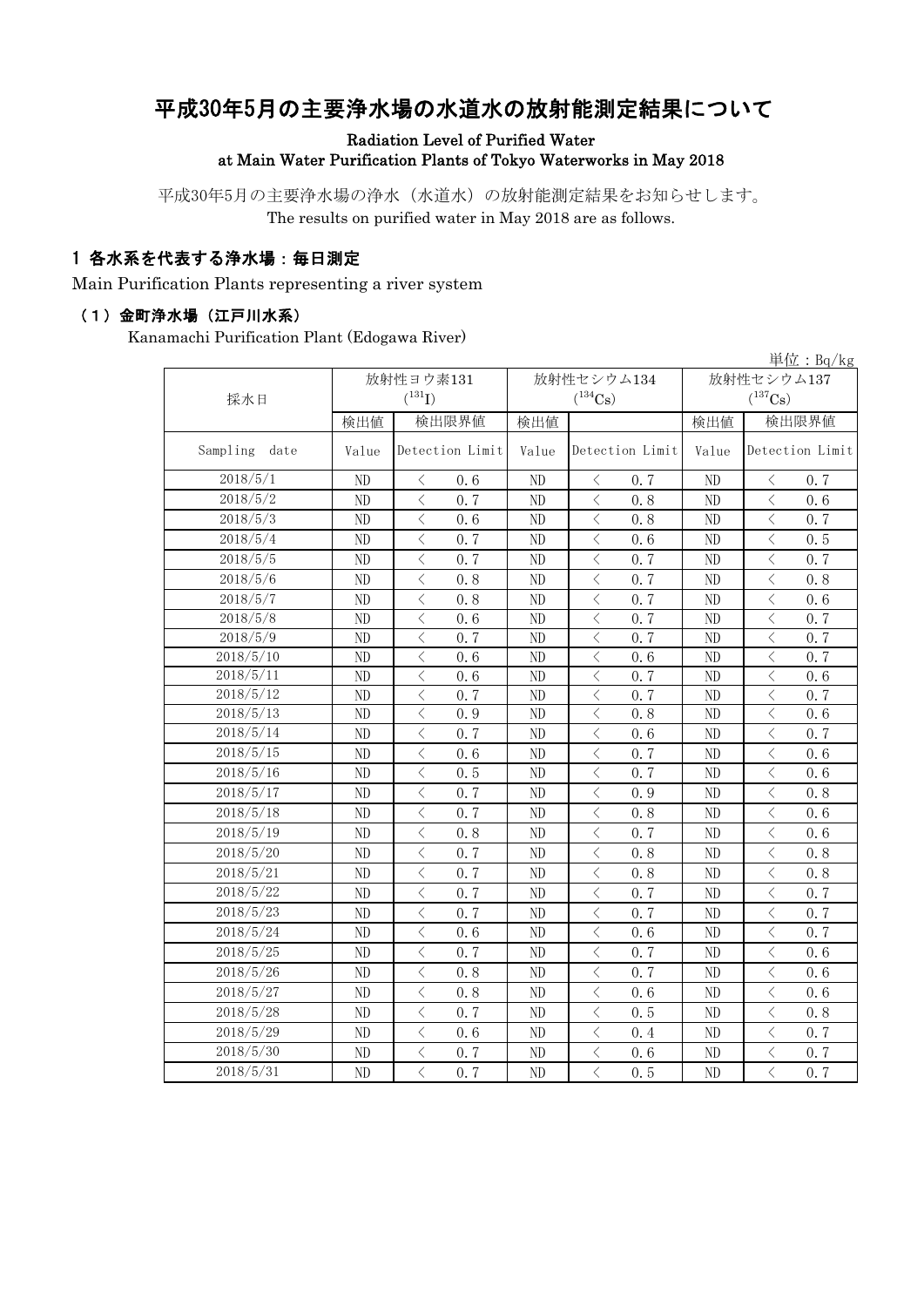# (2)朝霞浄水場 (荒川水系)

Asaka Purification Plant (Arakawa River)

単位:Bq/kg

| 採水日           |                | 放射性ヨウ素131<br>$(^{131}I)$                        |          | 放射性セシウム134<br>$(^{134}Cs)$                      | $+12 \cdot 10^{1}$ $+5$<br>放射性セシウム137<br>$(^{137}Cs)$ |                                                  |  |
|---------------|----------------|-------------------------------------------------|----------|-------------------------------------------------|-------------------------------------------------------|--------------------------------------------------|--|
|               | 検出値            | 検出限界値                                           | 検出値      | 検出限界値                                           | 検出値                                                   | 検出限界値                                            |  |
| Sampling date | Value          | Detection Limit                                 | Value    | Detection Limit                                 | Value                                                 | Detection Limit                                  |  |
| 2018/5/1      | ND             | $\langle$<br>0.7                                | $\rm ND$ | $\langle$<br>0.9                                | $\rm ND$                                              | $\langle$<br>0.9                                 |  |
| 2018/5/2      | $\rm ND$       | $\langle$<br>0.7                                | $\rm ND$ | $\overline{\left\langle \right\rangle }$<br>0.7 | $\rm ND$                                              | $\,$ $\,$ $\,$<br>0.7                            |  |
| 2018/5/3      | ND             | $\langle$<br>0.6                                | ND       | $\langle$<br>0.7                                | ND                                                    | $\lt$<br>0.7                                     |  |
| 2018/5/4      | ND             | $\lt$<br>0.7                                    | ND       | $\hspace{0.1mm} <$<br>0.7                       | ND                                                    | $\langle$<br>0.6                                 |  |
| 2018/5/5      | ND             | $\langle$<br>0.7                                | ND       | $\hspace{0.1mm} <$<br>0.7                       | ND                                                    | $\langle$<br>0.8                                 |  |
| 2018/5/6      | ND             | $\lt$<br>0.8                                    | ND       | $\,$ $\,$ $\,$<br>0.9                           | $\rm ND$                                              | $\lt$<br>0.8                                     |  |
| 2018/5/7      | ND             | $\langle$<br>0.6                                | ND       | $\hspace{0.1mm} <\hspace{0.1mm}$<br>0.6         | ND                                                    | $\lt$<br>0.6                                     |  |
| 2018/5/8      | N <sub>D</sub> | $\lt$<br>0.7                                    | ND       | $\, < \,$<br>0.8                                | ND                                                    | $\overline{\left\langle \right\rangle }$<br>0.6  |  |
| 2018/5/9      | N <sub>D</sub> | $\lt$<br>0.8                                    | ND       | $\,$ $\,$ $\,$<br>0.8                           | ND                                                    | $\lt$<br>0.8                                     |  |
| 2018/5/10     | ND             | $\langle$<br>0.6                                | ND       | $\langle$<br>0.6                                | $\rm ND$                                              | $\lt$<br>0.6                                     |  |
| 2018/5/11     | ND             | $\langle$<br>0.7                                | ND       | $\lt$<br>0.8                                    | ND                                                    | $\lt$<br>0.9                                     |  |
| 2018/5/12     | ND             | $\overline{\left\langle \right\rangle }$<br>0.8 | ND       | $\lt$<br>0.7                                    | ND                                                    | $\overline{\left\langle \right\rangle }$<br>0, 7 |  |
| 2018/5/13     | ND             | $\lt$<br>0.7                                    | ND       | $\langle$<br>0.7                                | ND                                                    | $\lt$<br>0.7                                     |  |
| 2018/5/14     | ND             | $\overline{\left\langle \right\rangle }$<br>0.6 | ND       | $\,$ $\,$ $\,$<br>0.6                           | $\rm ND$                                              | $\overline{\left\langle \right\rangle }$<br>0.6  |  |
| 2018/5/15     | ND             | $\overline{\left\langle \right\rangle }$<br>0.7 | ND       | $\lt$<br>0.7                                    | $\rm ND$                                              | $\overline{\left\langle \right\rangle }$<br>0.9  |  |
| 2018/5/16     | ND             | $\langle$<br>0.8                                | ND       | $\langle$<br>0.9                                | ND                                                    | $\langle$<br>0.8                                 |  |
| 2018/5/17     | ND             | $\overline{\left\langle \right\rangle }$<br>0.6 | ND       | $\overline{\left\langle \right\rangle }$<br>0.6 | ND                                                    | $\overline{\left\langle \right\rangle }$<br>0.6  |  |
| 2018/5/18     | ND             | $\langle$<br>0.7                                | ND       | $\overline{\left\langle \right\rangle }$<br>0.6 | ND                                                    | $\langle$<br>0.7                                 |  |
| 2018/5/19     | $\rm ND$       | $\langle$<br>0.7                                | ND       | $\langle$<br>0.6                                | $\rm ND$                                              | $\langle$<br>0.7                                 |  |
| 2018/5/20     | $\rm ND$       | $\langle$<br>0.7                                | ND       | $\lt$<br>0.8                                    | $\rm ND$                                              | $\langle$<br>0.7                                 |  |
| 2018/5/21     | ND             | $\langle$<br>0.7                                | ND       | $\,$ $\,$ $\,$<br>0.7                           | $\rm ND$                                              | $\langle$<br>0.7                                 |  |
| 2018/5/22     | ND             | $\langle$<br>0.7                                | ND       | $\langle$<br>0.6                                | ND                                                    | $\lt$<br>0.9                                     |  |
| 2018/5/23     | ND             | $\langle$<br>0.7                                | ND       | 0.7<br>$\lt$                                    | ND                                                    | $\langle$<br>0.9                                 |  |
| 2018/5/24     | $\rm ND$       | $\langle$<br>0.6                                | $\rm ND$ | $\langle$<br>0.7                                | $\rm ND$                                              | $\lt$<br>0.7                                     |  |
| 2018/5/25     | ND             | $\overline{\left\langle \right\rangle }$<br>0.7 | ND       | $\,$ $\,$ $\,$<br>0.7                           | ND                                                    | $\lt$<br>0.7                                     |  |
| 2018/5/26     | ND             | $\lt$<br>0.8                                    | ND       | $\,$ $\,$ $\,$<br>0.7                           | $\rm ND$                                              | $\lt$<br>0.6                                     |  |
| 2018/5/27     | ND             | $\langle$<br>0.7                                | ND       | $\lt$<br>0.9                                    | $\rm ND$                                              | $\lt$<br>0.8                                     |  |
| 2018/5/28     | ND             | $\langle$<br>0.7                                | ND       | $\langle$<br>0.7                                | $\rm ND$                                              | $\lt$<br>0.6                                     |  |
| 2018/5/29     | ND             | $\overline{\left\langle \right\rangle }$<br>0.6 | ND       | $\lt$<br>0.6                                    | $\rm ND$                                              | $\lt$<br>0.7                                     |  |
| 2018/5/30     | ND             | $\overline{\left\langle \right\rangle }$<br>0.6 | ND       | $\lt$<br>0.6                                    | $\rm ND$                                              | $\overline{\left\langle \right\rangle }$<br>0.8  |  |
| 2018/5/31     | ND             | $\overline{\left\langle \right\rangle }$<br>0.7 | ND       | $\overline{\left\langle \right\rangle }$<br>0.8 | $\rm ND$                                              | $\overline{\left\langle \right\rangle }$<br>0.8  |  |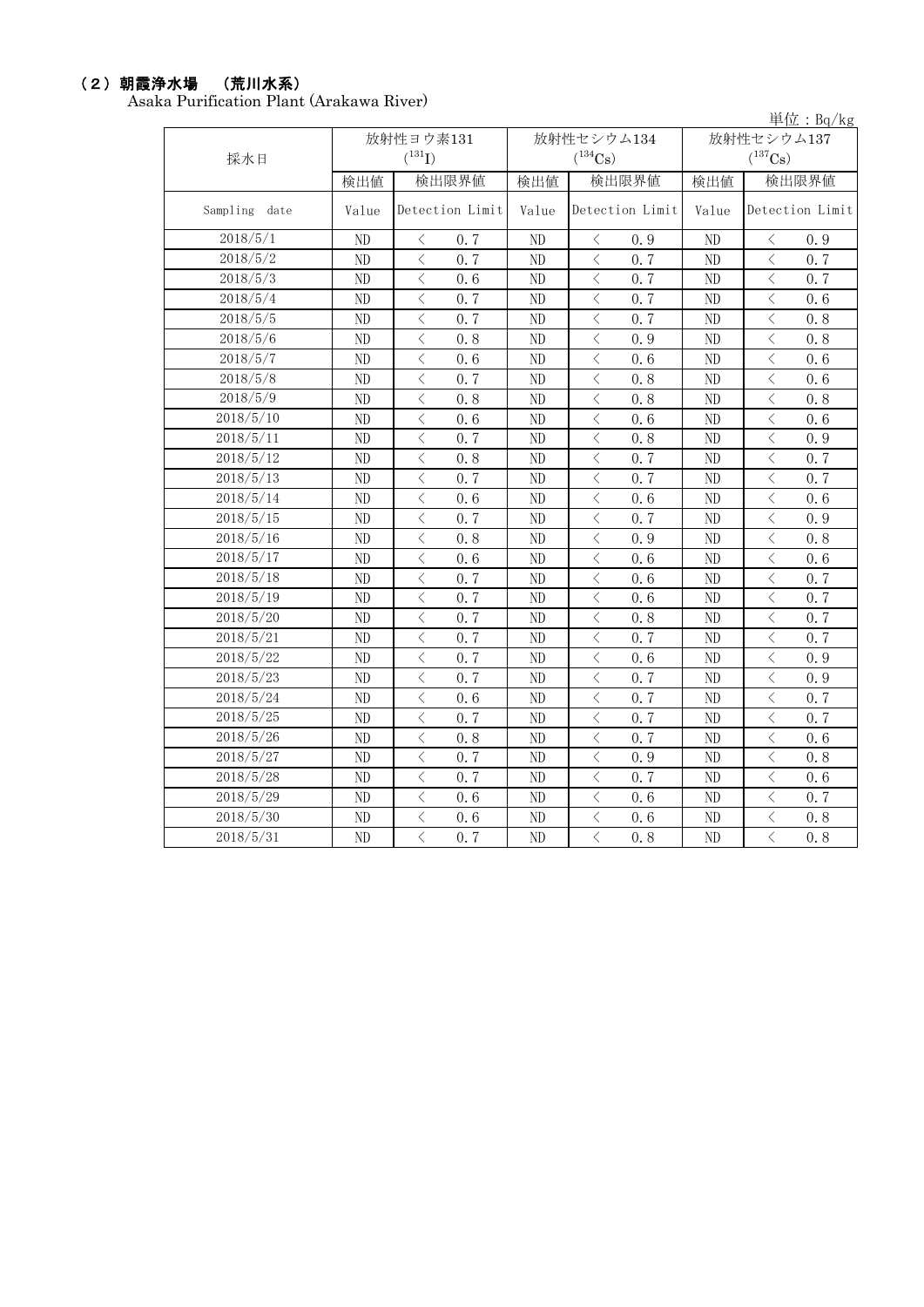## (3)小作浄水場 (多摩川水系)

Ozaku Purification Plant (Tamagawa River)

|               |       |                                                 |       |                       |                | 単位: $Bq/kg$                                     |
|---------------|-------|-------------------------------------------------|-------|-----------------------|----------------|-------------------------------------------------|
|               |       | 放射性ヨウ素131                                       |       | 放射性セシウム134            |                | 放射性セシウム137                                      |
| 採水日           |       | $(^{131}I)$                                     |       | $(^{134}Cs)$          |                | $(^{137}Cs)$                                    |
|               | 検出値   | 検出限界値                                           | 検出値   | 検出限界値                 | 検出値            | 検出限界値                                           |
| Sampling date | Value | Detection Limit                                 | Value | Detection Limit       | Value          | Detection Limit                                 |
| 2018/5/1      | ND    | 0.8<br>$\lt$                                    | ND    | $\langle$<br>0.6      | N <sub>D</sub> | $\langle$<br>0.8                                |
| 2018/5/2      | ND    | $\langle$<br>0, 7                               | ND    | $\langle$<br>0, 6     | ND             | $\langle$<br>0, 6                               |
| 2018/5/3      | ND    | $\langle$<br>0.8                                | ND    | $\langle$<br>0.8      | ND             | $\langle$<br>0.7                                |
| 2018/5/4      | ND    | $\overline{\left\langle \right\rangle }$<br>0.7 | ND    | $\,$ $\,$ $\,$<br>0.6 | ND             | $\lt$<br>0.7                                    |
| 2018/5/5      | ND    | $\langle$<br>0.7                                | ND    | $\langle$<br>0.7      | ND             | $\lt$<br>0.7                                    |
| 2018/5/6      | ND    | $\langle$<br>0.7                                | ND    | $\langle$<br>0.8      | ND             | $\overline{\left\langle \right\rangle }$<br>0.6 |
| 2018/5/7      | ND    | $\langle$<br>0.7                                | ND    | $\langle$<br>0.9      | ND             | $\langle$<br>0.8                                |
| 2018/5/8      | ND    | $\langle$<br>0.6                                | ND    | $\langle$<br>0.6      | ND             | $\,<$<br>0.7                                    |
| 2018/5/9      | ND    | $\overline{\left\langle \right\rangle }$<br>0.6 | ND    | $\lt$<br>0.7          | ND             | $\lt$<br>0.7                                    |
| 2018/5/10     | ND    | $\langle$<br>0.5                                | ND    | $\langle$<br>0.6      | ND             | $\langle$<br>0, 8                               |
| 2018/5/11     | ND    | $\langle$<br>0.7                                | ND    | $\langle$<br>0.6      | ND             | $\lt$<br>0, 6                                   |
| 2018/5/12     | ND    | $\langle$<br>0.9                                | ND    | $\langle$<br>0, 8     | ND             | $\lt$<br>0.9                                    |
| 2018/5/13     | ND    | $\langle$<br>0.7                                | ND    | $\langle$<br>0, 7     | ND             | $\lt$<br>0, 6                                   |
| 2018/5/14     | ND    | $\langle$<br>0.7                                | ND    | $\langle$<br>0.8      | ND             | $\overline{\left\langle \right\rangle }$<br>0.9 |
| 2018/5/15     | ND    | $\overline{\left\langle \right\rangle }$<br>0.6 | ND    | $\,$ $\,$ $\,$<br>0.6 | ND             | $\,<$<br>0.6                                    |
| 2018/5/16     | ND    | $\overline{\left\langle \right\rangle }$<br>0.6 | ND    | $\langle$<br>0.8      | ND             | $\langle$<br>0.8                                |
| 2018/5/17     | ND    | $\lt$<br>0.5                                    | ND    | $\lt$<br>0.9          | ND             | $\overline{\left\langle \right\rangle }$<br>0.8 |
| 2018/5/18     | ND    | $\langle$<br>0.7                                | ND    | $\langle$<br>0.6      | ND             | $\lt$<br>0.8                                    |
| 2018/5/19     | ND    | $\langle$<br>0.8                                | ND    | $\lt$<br>0.6          | ND             | $\lt$<br>0.7                                    |
| 2018/5/20     | ND    | $\overline{\left\langle \right\rangle }$<br>0.9 | ND    | $\lt$<br>0.8          | ND             | $\lt$<br>0.6                                    |
| 2018/5/21     | ND    | $\overline{\left\langle \right\rangle }$<br>0.6 | ND    | $\lt$<br>0.8          | ND             | $\lt$<br>0.8                                    |
| 2018/5/22     | ND    | $\langle$<br>0.6                                | ND    | $\langle$<br>0.6      | ND             | $\langle$<br>0.7                                |
| 2018/5/23     | ND    | $\langle$<br>0.7                                | ND    | $\langle$<br>0.6      | ND             | $\lt$<br>0, 7                                   |
| 2018/5/24     | ND    | $\langle$<br>0, 7                               | ND    | $\langle$<br>0, 7     | ND             | $\lt$<br>0, 7                                   |
| 2018/5/25     | ND    | $\langle$<br>0, 7                               | ND    | $\langle$<br>0, 7     | N <sub>D</sub> | $\lt$<br>0, 8                                   |
| 2018/5/26     | ND    | $\langle$<br>0.7                                | ND    | $\langle$<br>0.7      | ND             | $\overline{\left\langle \right\rangle }$<br>0.6 |
| 2018/5/27     | ND    | $\,$ $\,$ $\,$<br>0.8                           | ND    | $\,$ $\,$ $\,$<br>0.8 | ND             | $\,$ $\,$ $\,$<br>0.8                           |
| 2018/5/28     | ND    | $\langle$<br>0.6                                | ND    | $\,<$<br>0.7          | ND             | $\overline{\left\langle \right\rangle }$<br>0.7 |
| 2018/5/29     | ND    | $\lt$<br>0.6                                    | ND    | $\langle$<br>0.8      | ND             | $\lt$<br>0.7                                    |
| 2018/5/30     | ND    | $\, \big\langle \,$<br>0.6                      | ND    | $\lt$<br>0.6          | ND             | $\,$ $\,$ $\,$<br>0.7                           |
| 2018/5/31     | ND    | $\overline{\left\langle \right\rangle }$<br>0.6 | ND    | $\,$ $\,$ $\,$<br>0.7 | ND             | $\,$ $\,$ $\,$<br>0.6                           |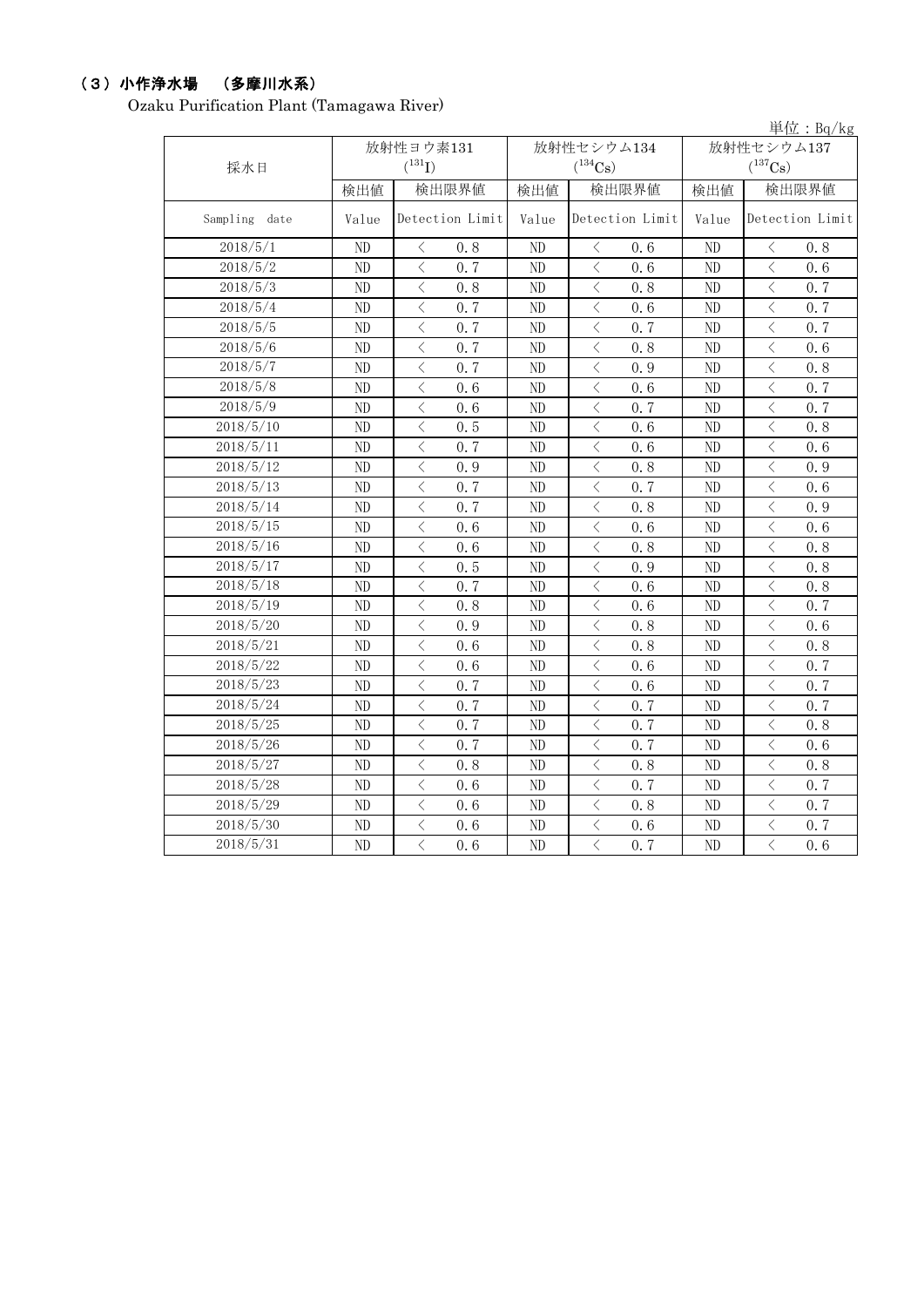## (4)東村山浄水場 (多摩川・荒川水系)

Higashi-murayama Purification Plant (Tamagawa・Arakawa River)

|               |          |                                                 |       |                                                 |            | 単位: $Bq/kg$                                     |  |
|---------------|----------|-------------------------------------------------|-------|-------------------------------------------------|------------|-------------------------------------------------|--|
|               |          | 放射性ヨウ素131                                       |       | 放射性セシウム134                                      | 放射性セシウム137 |                                                 |  |
| 採水日           |          | $(^{131}I)$                                     |       | $(^{134}Cs)$                                    |            | $(^{137}Cs)$                                    |  |
|               | 検出値      | 検出限界値                                           | 検出値   | 検出限界値                                           | 検出値        | 検出限界値                                           |  |
| Sampling date | Value    | Detection Limit                                 | Value | Detection Limit                                 | Value      | Detection Limit                                 |  |
| 2018/5/1      | ND       | 0.7<br>$\langle$                                | ND    | $\langle$<br>0.6                                | ND         | $\langle$<br>0, 7                               |  |
| 2018/5/2      | ND       | $\overline{\left\langle \right\rangle }$<br>0.6 | ND    | $\langle$<br>0.6                                | ND         | $\overline{\left\langle \right\rangle }$<br>0.6 |  |
| 2018/5/3      | ND       | $\overline{\left\langle \right\rangle }$<br>0.8 | ND    | $\langle$<br>0.9                                | ND         | $\langle$<br>0.7                                |  |
| 2018/5/4      | ND       | $\langle$<br>0.6                                | ND    | $\langle$<br>0.7                                | ND         | $\langle$<br>0.7                                |  |
| 2018/5/5      | ND       | $\langle$<br>0.7                                | ND    | $\langle$<br>0.7                                | ND         | $\overline{\left\langle \right\rangle }$<br>0.8 |  |
| 2018/5/6      | ND       | $\langle$<br>0.8                                | ND    | $\overline{\left\langle \right\rangle }$<br>0.7 | ND         | $\langle$<br>0.6                                |  |
| 2018/5/7      | ND       | $\lt$<br>0.7                                    | ND    | $\langle$<br>0.7                                | ND         | $\lt$<br>0.6                                    |  |
| 2018/5/8      | ND       | $\langle$<br>0.6                                | ND    | $\lt$<br>0.6                                    | ND         | $\langle$<br>0.7                                |  |
| 2018/5/9      | ND       | $\langle$<br>0.6                                | ND    | $\lt$<br>0.8                                    | ND         | $\langle$<br>0.8                                |  |
| 2018/5/10     | ND       | $\overline{\left\langle \right\rangle }$<br>0.7 | ND    | $\langle$<br>0.8                                | ND         | $\overline{\left\langle \right\rangle }$<br>0.8 |  |
| 2018/5/11     | ND       | $\lt$<br>0.8                                    | ND    | $\lt$<br>0.7                                    | ND         | $\lt$<br>0.8                                    |  |
| 2018/5/12     | ND       | $\langle$<br>0.8                                | ND    | $\lt$<br>0.7                                    | ND         | $\lt$<br>0.7                                    |  |
| 2018/5/13     | $\rm ND$ | $\langle$<br>0.8                                | ND    | $\langle$<br>0.7                                | ND         | $\lt$<br>0.7                                    |  |
| 2018/5/14     | $\rm ND$ | $\, <\,$<br>0.6                                 | ND    | $\langle$<br>0.6                                | ND         | $\langle$<br>0.6                                |  |
| 2018/5/15     | ND       | $\langle$<br>0.6                                | ND    | $\lt$<br>0.9                                    | ND         | $\lt$<br>0.7                                    |  |
| 2018/5/16     | ND       | $\lt$<br>0.7                                    | ND    | $\lt$<br>0.6                                    | ND         | $\lt$<br>0.7                                    |  |
| 2018/5/17     | ND       | $\langle$<br>0.6                                | ND    | $\langle$<br>0, 7                               | ND         | $\langle$<br>0.7                                |  |
| 2018/5/18     | ND       | $\langle$<br>0.7                                | ND    | $\lt$<br>0.6                                    | ND         | $\lt$<br>0.8                                    |  |
| 2018/5/19     | ND       | $\langle$<br>0.8                                | ND    | $\lt$<br>0.5                                    | ND         | $\langle$<br>0.6                                |  |
| 2018/5/20     | ND       | $\langle$<br>0.8                                | ND    | $\langle$<br>0.9                                | ND         | $\langle$<br>0.7                                |  |
| 2018/5/21     | ND       | $\langle$<br>0.6                                | ND    | $\lt$<br>0.6                                    | ND         | $\langle$<br>0.7                                |  |
| 2018/5/22     | ND       | $\langle$<br>0.7                                | ND    | $\lt$<br>0.6                                    | ND         | $\lt$<br>0.7                                    |  |
| 2018/5/23     | ND       | $\langle$<br>0.7                                | ND    | $\langle$<br>0.7                                | ND         | $\langle$<br>0.8                                |  |
| 2018/5/24     | ND       | $\lt$<br>0.7                                    | ND    | $\langle$<br>0.8                                | ND         | $\lt$<br>0.8                                    |  |
| 2018/5/25     | ND       | $\lt$<br>0.7                                    | ND    | $\lt$<br>0.7                                    | $\rm ND$   | $\overline{\left\langle \right\rangle }$<br>0.7 |  |
| 2018/5/26     | ND       | $\lt$<br>0.9                                    | ND    | $\lt$<br>0.6                                    | $\rm ND$   | $\lt$<br>0.7                                    |  |
| 2018/5/27     | ND       | $\overline{\left\langle \right\rangle }$<br>0.8 | ND    | $\langle$<br>0, 7                               | ND         | $\overline{\left\langle \right\rangle }$<br>0.9 |  |
| 2018/5/28     | ND       | $\lt$<br>0.6                                    | ND    | $\lt$<br>0.7                                    | ND         | $\overline{\left\langle \right\rangle }$<br>0.7 |  |
| 2018/5/29     | ND       | $\langle$<br>0.7                                | ND    | $\langle$<br>0.8                                | ND         | $\lt$<br>0.7                                    |  |
| 2018/5/30     | ND       | $\lt$<br>0.6                                    | ND    | $\langle$<br>0.7                                | ND         | $\overline{\left\langle \right\rangle }$<br>0.8 |  |
| 2018/5/31     | ND       | $\langle$<br>0.7                                | ND    | $\lt$<br>0.8                                    | ND         | $\langle$<br>0.8                                |  |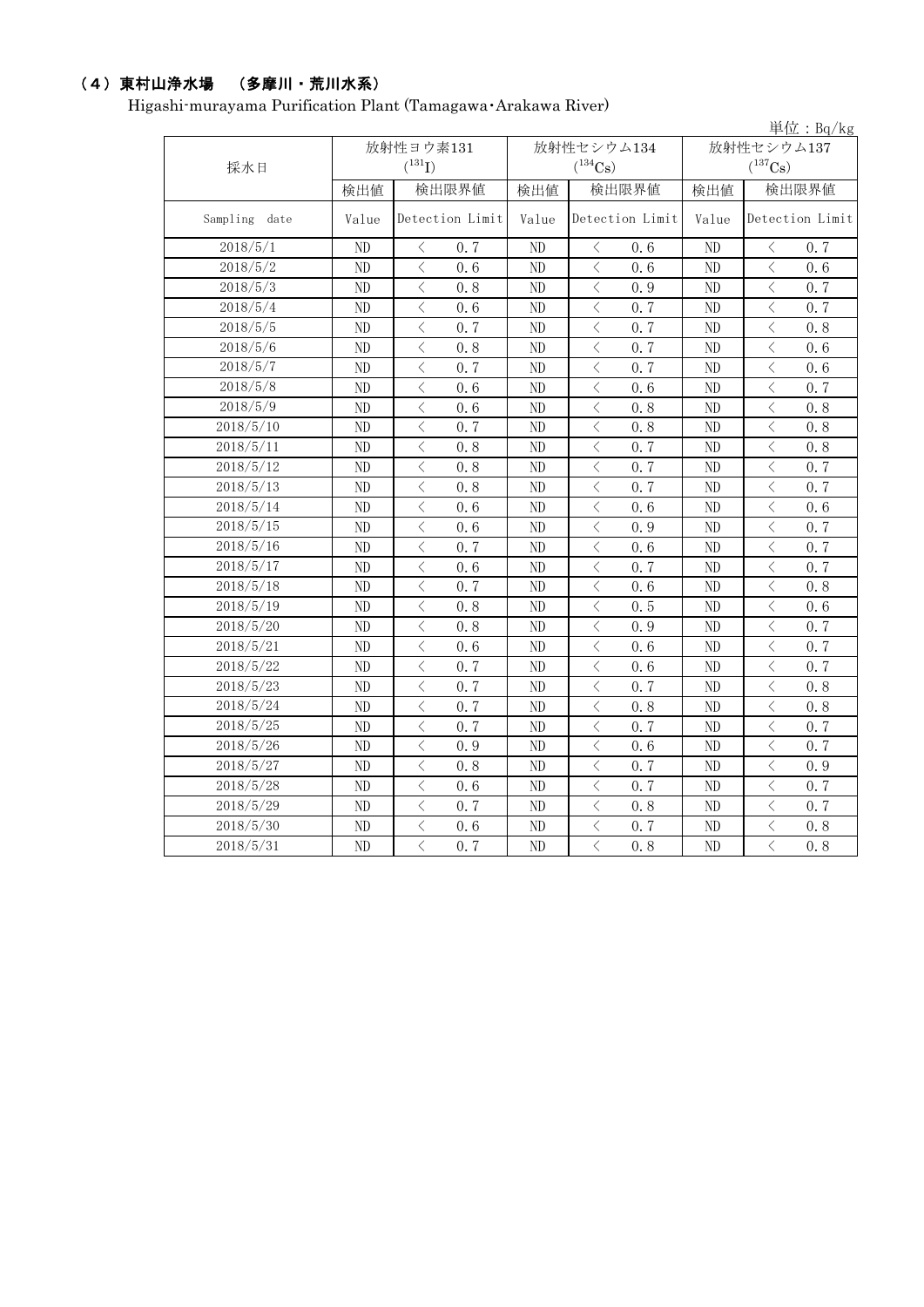## (5)長沢浄水場 (相模川水系)

Nagasawa Purification Plant (Sagamigawa River)

|               |          |                                          |                 |            |                |                 |                |                                          | 単位: Bq/kg       |
|---------------|----------|------------------------------------------|-----------------|------------|----------------|-----------------|----------------|------------------------------------------|-----------------|
|               |          | 放射性ヨウ素131                                |                 | 放射性セシウム134 |                |                 | 放射性セシウム137     |                                          |                 |
| 採水日           |          | $(^{131}I)$                              |                 |            | $(^{134}Cs)$   |                 |                | $(^{137}Cs)$                             |                 |
|               | 検出値      |                                          | 検出限界値           | 検出値        |                | 検出限界値           | 検出値            |                                          | 検出限界値           |
| Sampling date | Value    |                                          | Detection Limit | Value      |                | Detection Limit | Value          |                                          | Detection Limit |
| 2018/5/1      | ND       | $\lt$                                    | 0.7             | ND         | $\langle$      | 0, 6            | ND             | $\langle$                                | 0, 6            |
| 2018/5/2      | ND       | $\langle$                                | 0.6             | ND         | $\langle$      | 0.6             | ND             | $\langle$                                | 0.9             |
| 2018/5/3      | ND       | $\overline{\left\langle \right\rangle }$ | 0.8             | ND         | $\,$ $\,$ $\,$ | 0.6             | ND             | $\langle$                                | 0.8             |
| 2018/5/4      | ND       | $\overline{\left\langle \right\rangle }$ | 0.6             | ND         | $\,$ $\,$ $\,$ | 0.6             | ND             | $\langle$                                | 0.7             |
| 2018/5/5      | ND       | $\overline{\left\langle \right\rangle }$ | 0.8             | ND         | $\langle$      | 0.6             | ND             | $\lt$                                    | 0.7             |
| 2018/5/6      | ND       | $\overline{\left\langle \right\rangle }$ | 0.7             | ND         | $\langle$      | 0.6             | ND             | $\lt$                                    | $\mathbf{1}$    |
| 2018/5/7      | ND       | $\overline{\left\langle \right\rangle }$ | 0.8             | ND         | $\langle$      | 0.7             | ND             | $\lt$                                    | 0.8             |
| 2018/5/8      | ND       | $\lt$                                    | 0.7             | ND         | $\langle$      | 0.6             | ND             | $\lt$                                    | 0.7             |
| 2018/5/9      | ND       | $\langle$                                | 0.8             | ND         | $\langle$      | 0, 8            | N <sub>D</sub> | $\overline{\left\langle \right\rangle }$ | 0.7             |
| 2018/5/10     | ND       | $\langle$                                | 0.7             | ND         | $\langle$      | 0.6             | N <sub>D</sub> | $\langle$                                | 0, 6            |
| 2018/5/11     | ND       | $\langle$                                | 0.6             | ND         | $\langle$      | 0, 5            | N <sub>D</sub> | $\langle$                                | 0.8             |
| 2018/5/12     | $\rm ND$ | $\langle$                                | 0.8             | ND         | $\langle$      | 0.8             | ND             | $\lt$                                    | 0.8             |
| 2018/5/13     | ND       | $\lt$                                    | 0.8             | ND         | $\lt$          | 0.6             | ND             | $\langle$                                | 0.8             |
| 2018/5/14     | ND       | $\overline{\left\langle \right\rangle }$ | 0.8             | ND         | $\,$ $\,$ $\,$ | 0.6             | ND             | $\overline{\left\langle \right\rangle }$ | 0.7             |
| 2018/5/15     | ND       | $\langle$                                | 0.7             | ND         | $\lt$          | 0.7             | ND             | $\lt$                                    | 0.7             |
| 2018/5/16     | ND       | $\langle$                                | 0.6             | ND         | $\lt$          | 0.6             | ND             | $\langle$                                | 0.7             |
| 2018/5/17     | ND       | $\langle$                                | 0.5             | ND         | $\langle$      | 0, 7            | ND             | $\langle$                                | 0.6             |
| 2018/5/18     | ND       | $\langle$                                | 0.7             | ND         | $\lt$          | 0.8             | ND             | $\langle$                                | 0.8             |
| 2018/5/19     | ND       | $\langle$                                | 0.8             | ND         | $\lt$          | 0, 7            | ND             | $\langle$                                | 0, 7            |
| 2018/5/20     | ND       | $\langle$                                | 0.8             | ND         | $\lt$          | 0.9             | N <sub>D</sub> | $\langle$                                | 0, 7            |
| 2018/5/21     | ND       | $\overline{\left\langle \right\rangle }$ | 0, 6            | ND         | $\lt$          | 0, 7            | N <sub>D</sub> | $\langle$                                | 0.7             |
| 2018/5/22     | ND       | $\langle$                                | 0.7             | ND         | $\langle$      | 0.8             | N <sub>D</sub> | $\lt$                                    | 0.8             |
| 2018/5/23     | ND       | $\langle$                                | 0.6             | ND         | $\langle$      | 0, 7            | ND             | $\langle$                                | 0.7             |
| 2018/5/24     | ND       | $\overline{\left\langle \right\rangle }$ | 0.7             | ND         | $\lt$          | 0.6             | ND             | $\overline{\left\langle \right\rangle }$ | 0.9             |
| 2018/5/25     | ND       | $\overline{\left\langle \right\rangle }$ | 0.6             | ND         | $\,<$          | 0.7             | ND             | $\langle$                                | 0.8             |
| 2018/5/26     | ND       | $\overline{\left\langle \right\rangle }$ | 0.8             | ND         | $\,<$          | 0.7             | ND             | $\langle$                                | 0.7             |
| 2018/5/27     | $\rm ND$ | $\langle$                                | 0.8             | ND         | $\langle$      | 0.9             | ND             | $\langle$                                | 0.8             |
| 2018/5/28     | ND       | $\langle$                                | 0.6             | ND         | $\langle$      | 0, 6            | ND             | $\langle$                                | 0.6             |
| 2018/5/29     | ND       | $\langle$                                | 0.7             | ND         | $\langle$      | 0.8             | ND             | $\langle$                                | 0.7             |
| 2018/5/30     | $\rm ND$ | $\lt$                                    | 0.6             | ND         | $\langle$      | 0.6             | ND             | $\,$ $\,$ $\,$                           | 0.7             |
| 2018/5/31     | ND       | $\langle$                                | 0.8             | ND         | $\langle$      | 0, 7            | N <sub>D</sub> | $\overline{\langle}$                     | 0.9             |